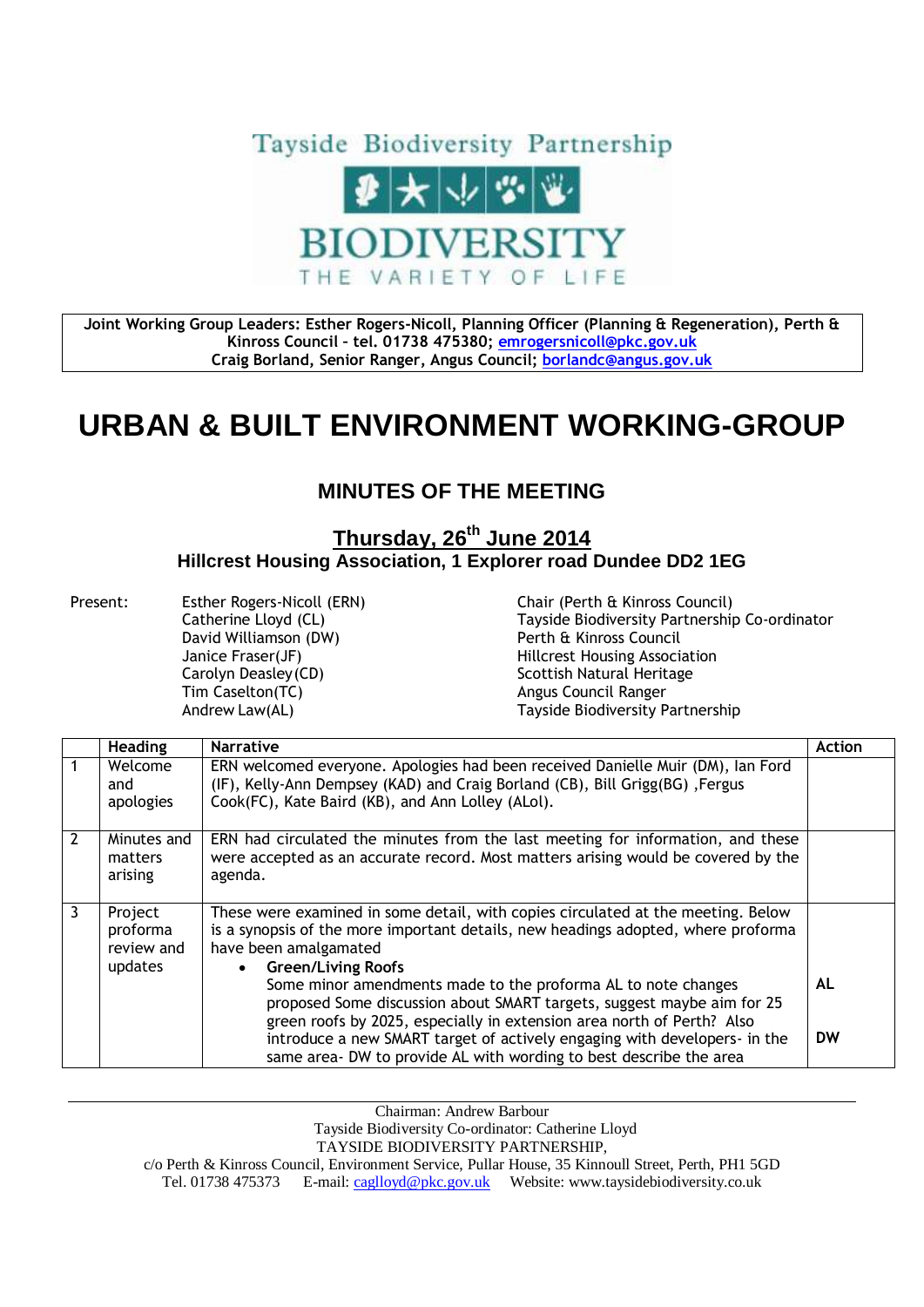|   |                                                         | proposed for targeting.<br><b>Urban Bee-Wild Project</b><br>$\bullet$<br>Tim Caselton has had involvement with site near Kirkton Industrial Estate-<br>to giver talk to Architects Department in Angus on Biodiversity. Cl and Al to<br>update SMART targets to read "work with 2 health providers to<br>mainstream, to increase wellbeing" etc, and then scope of this to be<br>widened after a couple of years<br>Helping tree sparrows in Tayside villages<br>Carol Littleton has made some changes. CL has asked for an application to<br>be lodged with the Angus Environmental Trust for their September meeting.<br>Need to add in the Tay Landscape partnership projects which include Tree<br>Sparrow boxes. Targets need to be shortened as some of the information is<br>more the form of a project brief.<br>CD to speak with Sandra re Bioblitz                                                                                                                                 | <b>AL</b><br>CL/AL<br>CL/AL<br><b>CD</b> |
|---|---------------------------------------------------------|----------------------------------------------------------------------------------------------------------------------------------------------------------------------------------------------------------------------------------------------------------------------------------------------------------------------------------------------------------------------------------------------------------------------------------------------------------------------------------------------------------------------------------------------------------------------------------------------------------------------------------------------------------------------------------------------------------------------------------------------------------------------------------------------------------------------------------------------------------------------------------------------------------------------------------------------------------------------------------------------|------------------------------------------|
|   |                                                         | Zoom in 2<br>$\bullet$<br>CL to contact Universities (Tayside Colleges/Dundee Uni+UHI to see if<br>media studies students might participate+ perhaps put this on Facebook.<br>CL/AL to discuss if this might be feasible to start at beginning of Autumn<br>term.                                                                                                                                                                                                                                                                                                                                                                                                                                                                                                                                                                                                                                                                                                                            | CL/AL                                    |
|   |                                                         | Going the Whole Hog<br>$\bullet$<br>Rearrange information to give a better fit                                                                                                                                                                                                                                                                                                                                                                                                                                                                                                                                                                                                                                                                                                                                                                                                                                                                                                               | <b>AL</b>                                |
|   |                                                         | <b>Tayside Swifts</b><br>$\bullet$<br>Mapping should be identified as one of the SMART targets. Information to<br>be reorganised to give a better fit                                                                                                                                                                                                                                                                                                                                                                                                                                                                                                                                                                                                                                                                                                                                                                                                                                        | AL                                       |
|   |                                                         | <b>Urban Greenspace</b><br>$\bullet$<br>Rearrange targets/information to give a better fit                                                                                                                                                                                                                                                                                                                                                                                                                                                                                                                                                                                                                                                                                                                                                                                                                                                                                                   | <b>AL</b>                                |
|   |                                                         | <b>Urban Bats</b><br>$\bullet$<br>CL to ask Craig to consider the format of this for when he returns in August,<br>in the meantime this is in abeyance until he returns to work                                                                                                                                                                                                                                                                                                                                                                                                                                                                                                                                                                                                                                                                                                                                                                                                              | CL/CB                                    |
|   |                                                         | <b>Biosecurity Initiative</b><br>$\bullet$<br>CL to speak with Louise Bond @ SEPA to see where the most important<br>focus will be, and where we can make a difference- i.e. translate national                                                                                                                                                                                                                                                                                                                                                                                                                                                                                                                                                                                                                                                                                                                                                                                              | CL                                       |
|   |                                                         | to local<br>CD also to speak to colleagues at SNH to see what actions are being taken                                                                                                                                                                                                                                                                                                                                                                                                                                                                                                                                                                                                                                                                                                                                                                                                                                                                                                        | <b>CD</b>                                |
|   |                                                         | Overall- AL(with input from CL) to update all proforma to the new format<br>$\bullet$<br>CL to transfer information from the existing LBAP to create first draft of<br>action schedule for Urban Group                                                                                                                                                                                                                                                                                                                                                                                                                                                                                                                                                                                                                                                                                                                                                                                       | <b>AL</b><br>CL                          |
| 4 | Proposed<br>Landscape<br>& Species<br><b>Statements</b> | Andrew Barbour has suggested landscape statements consisting of 1<br>paragraph+ photo to describe different areas such as Angus Glens, Carse<br>etc- A lot of information could come from the Tay Landscape Character<br>Assessment, other useful information to do this might come from the Angus<br>Wind-farm capacity study. There is also the Perthshire study which Graham<br>Esson is currently doing, CI to ask him what stage this has got to.<br>It would be proposed to publish the consultative draft in piecemeal fashion<br>on the website/Facebook, likely to start with water and wetlands sections<br>Species Statements- Stephen Sinclair has been pursuing different<br>organisations regarding what information they have in relation to their own<br>actions in Tayside(such as the Butterfly Conservation trust, Buglife etc), so<br>that we can include this information in the LBAP- is quite hard to<br>summarise, but also quite interesting. Deadline end of July. | CL                                       |